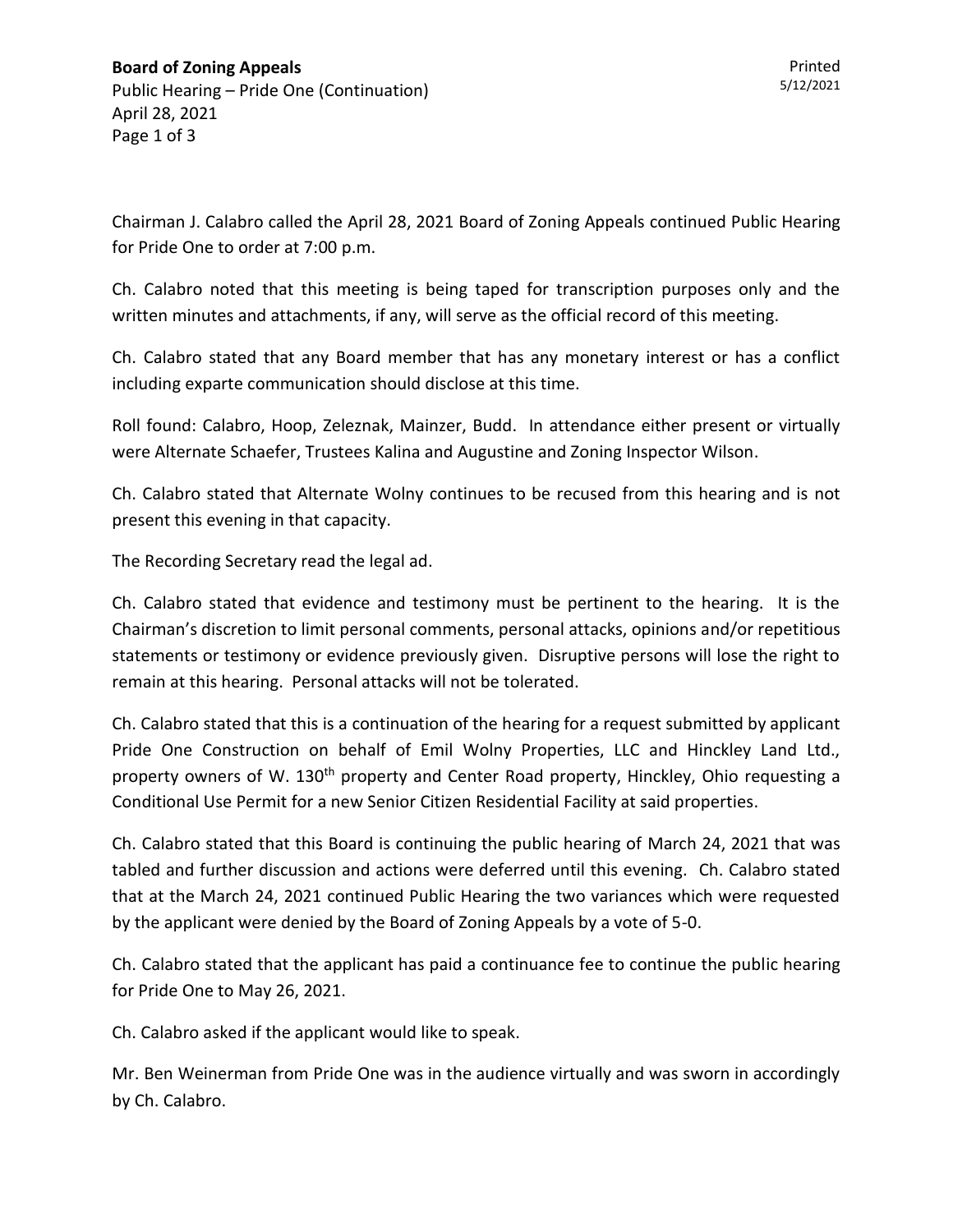## **Board of Zoning Appeals** Public Hearing – Pride One (Continuation) April 28, 2021

Page 2 of 3

Mr. Weinerman stated that their revised plans couldn't be submitted by the deadline and they would like to continue the meeting until next month.

Ch. Calabro asked if they could submit their plans by May 3, 2021 and Mr. Weinerman asked if they could have until May 6 or 7, 2021 to submit the plans.

Ch. Calabro explained that the plans had to be reviewed by different agencies and this would require considerable time, especially if considerable changes had been made they may need to go back to Medina County Planning for review. That is why the plans would need to be submitted in a timely manner. Ch. Calabro asked if Mr. Weinerman could submit the plans by May 4.

Mr. Weinerman stated they would submit their revised plans by May 4 at the latest.

Ch. Calabro stated that the Public Hearing for Pride One will be continued until May 26, 2021 at 7:00 p.m.

Ch. Calabro asked for a motion to continue the Public Hearing for Pride One until May 26, 2021 at 7:00 p.m. Mr. Zeleznak moved and Mr. Budd seconded. All were in favor.

Ch. Calabro asked if there was anything else.

Mr. Budd stated that on February 1, 2021 he received an email from Brian Richter, Medina County Prosecutor, explaining the procedures for the consideration of a Conditional Use Permit. Mr. Budd stated the email read the BZA has the duty to consider whether or not the conditional zoning certificate is appropriate and what if any conditions could be placed on the project/certificate. Mr. Budd stated he would like the opportunity to get Mr. Richter's explanation on that statement. Mr. Budd stated that he hasn't been through this before so he is requesting Mr. Richter's explanation, if possible.

Ch. Calabro stated that maybe the Board can ask Mr. Richter to send them something or possibly attend a regular meeting.

Mr. Budd stated he would also like to get Mr. Richter's interpretation of what conditions are appropriate, just to understand the process better so they can be sure the Board is complying.

Ch. Calabro stated they can get the information to Mr. Richter.

Ch. Calabro asked if there was anything else.